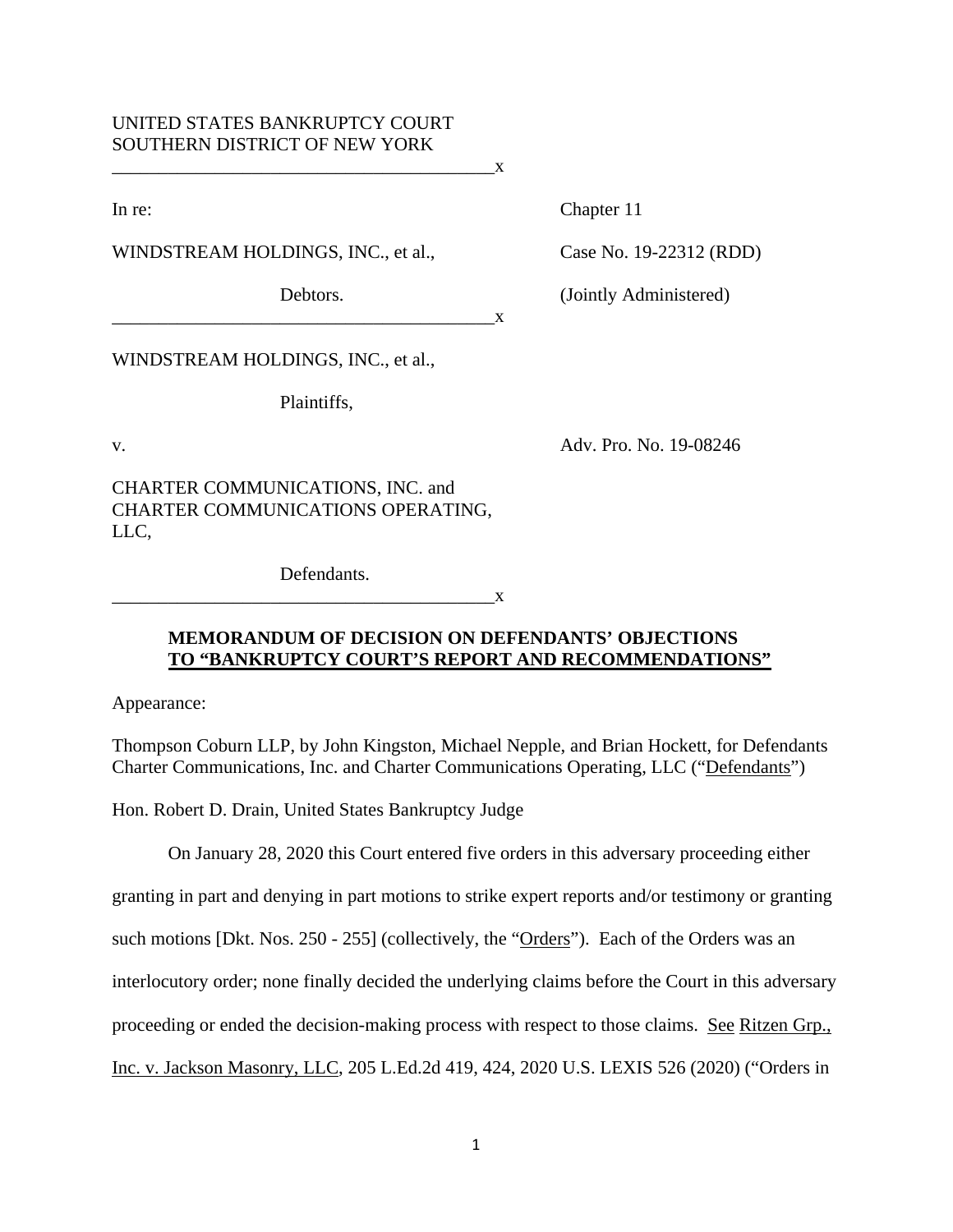bankruptcy cases qualify as 'final' when they definitively dispose of discrete disputes within the overarching bankruptcy case."); O'Toole v. McTaggart (In re Trinsum Group, Inc.), 467 B.R. 734, 741 (Bankr. S.D.N.Y. 2012) ("[An] adversary proceeding being the relevant judicial unit, the order ending the adversary proceeding would generally be the only final order.").

 Nevertheless, the Defendants filed a pleading on February 11, 2020 (the "Pleading") captioned "Objections to Bankruptcy Court's Report and Recommendations" that characterizes the Orders<sup>1</sup> as the Court's "report and recommendations under Fed. R. Bankr. P. 9033" and seeks to initiate the process set forth in that Rule.

Bankruptcy Rule 9033 applies in two circumstances: (i) where the contested matter or adversary proceeding over which the bankruptcy court is presiding is not "core" under 28 U.S.C. § 157(b)(2), and (ii) where the bankruptcy court's exercise of "core" jurisdiction under 28 U.S.C. § 157(b)(2) violates the United States Constitution's prohibition of non-Article III courts' entry of final judgments. Advisory Committee Note to Fed. R. Bankr. P. 9033 (2016). In such situations, under 11 U.S.C. § 157 $(c)(1)$  and local rules or standing orders<sup>2</sup> entered throughout the country after Stern v. Marshall, 564 U.S. 462 (2011), bankruptcy courts must issue proposed findings of fact and conclusions of law (not, as the Pleading states, a "report and recommendation"), or their final orders will be deemed such, for consideration by the district court and *de novo* review of those matters to which any party has timely and specifically objected under the procedure set forth in Rule 9033.

Fed. R. Bankr. P. 9033(b) and (c) provide for (i) the service and filing of objections to proposed findings of fact and conclusions of law within 14 days after service of such findings

<sup>&</sup>lt;sup>1</sup> The Pleading lists another order of the Court, which granted a motion to seal a portion of an earlier pleading [Dkt. 149], but with the exception of listing that order does not address it.

<sup>&</sup>lt;sup>2</sup> See Amended Standing Order of Reference of Chief Judge Lorretta A. Preska, dated January 31, 2012 (M-431), applicable to all bankruptcy cases in the Southern District of New York.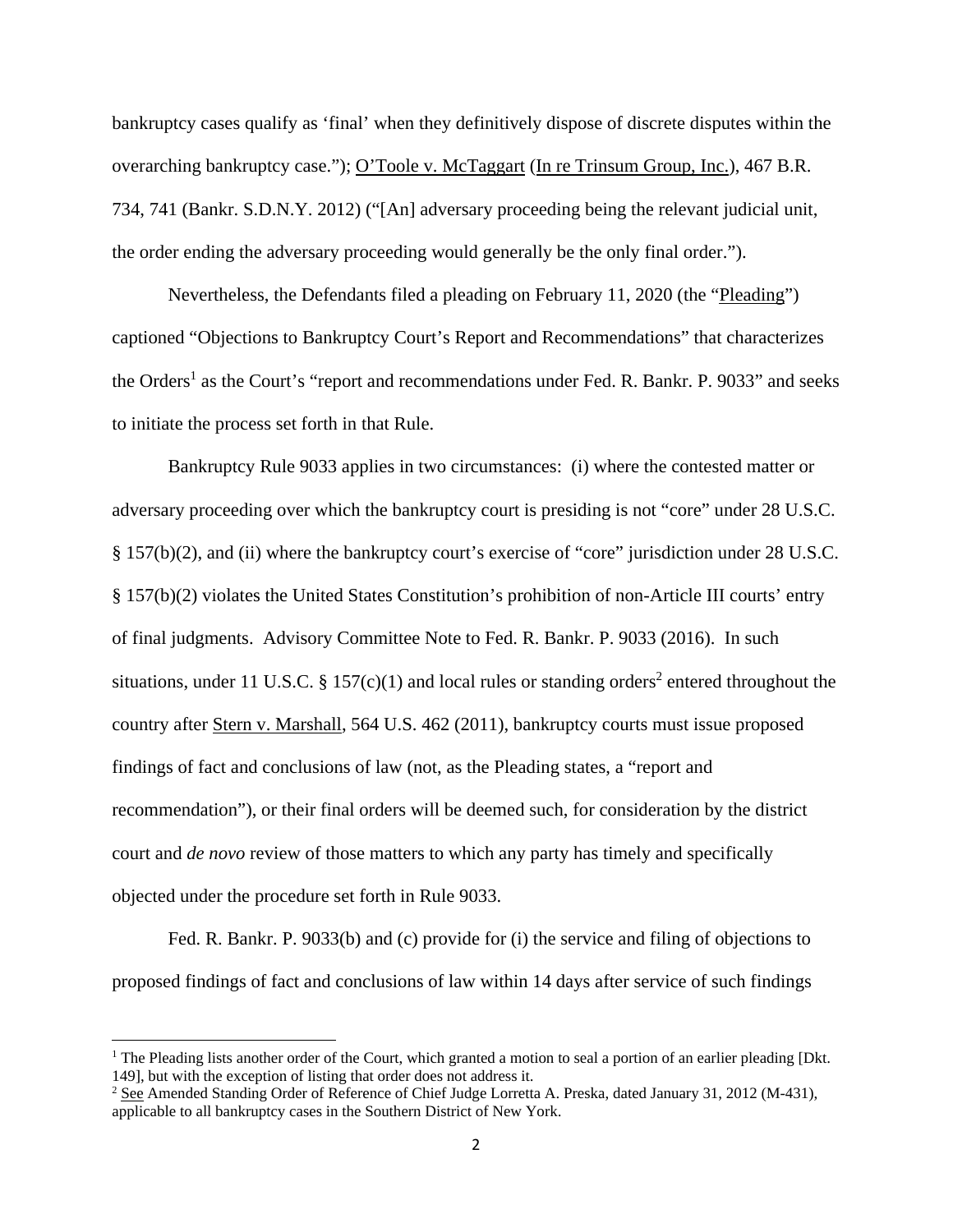and conclusions, extendable by the bankruptcy judge for cause by no more than 21 days, (ii) the response to such objections within 14 days thereafter, and (iii) the transcription of the record to the district court, or such portions as all parties may agree or the bankruptcy judge deems sufficient, unless the district judge otherwise directs, and thereafter, of course, (iv) consideration and a decision by the district court. It is a reasonably efficient procedure when a matter or proceeding has been finally resolved, adding on to the normal time for the commencement and consideration of an appeal as of right only the period for responses to the objections and, perhaps, up to a 21-day extension for objections. It clearly would be a procedural nightmare, however, to have to follow Bankruptcy Rule 9033 for interlocutory orders in matters and proceedings that only might conclude with a final order subject to Stern v. Marshall or 28 U.S.C. § 157(c)(1). Here, for example, trial is scheduled for March 30, 2020, and, notwithstanding that the adversary proceeding would appear to be trial ready, the Rule 9033 process that the Pleading attempts to initiate, with an ultimate ruling by the District Court, realistically would not end by that date.

The Defendants contend, though, that compliance with Bankruptcy Rule 9033 is required with respect to the Orders. The Pleading gives two reasons for that contention. First, Defendants state that 28 U.S.C. § 157(c) and Stern v. Marshall "do[] not limit the matters on which a bankruptcy court is to submit proposed findings and conclusion[s] to final orders and likewise do[] not limit the matters for which *de novo* review by the district [court] is mandated where timely and specific objections have been asserted." Pleading at 2. Second, Defendants state that, because they have demanded a jury trial on certain of the claims in this proceeding, "Permitting a bankruptcy court to issue an unreviewable interlocutory order that could potentially constrain the authority of the Article III judge presiding over a jury trial by, e.g.,

3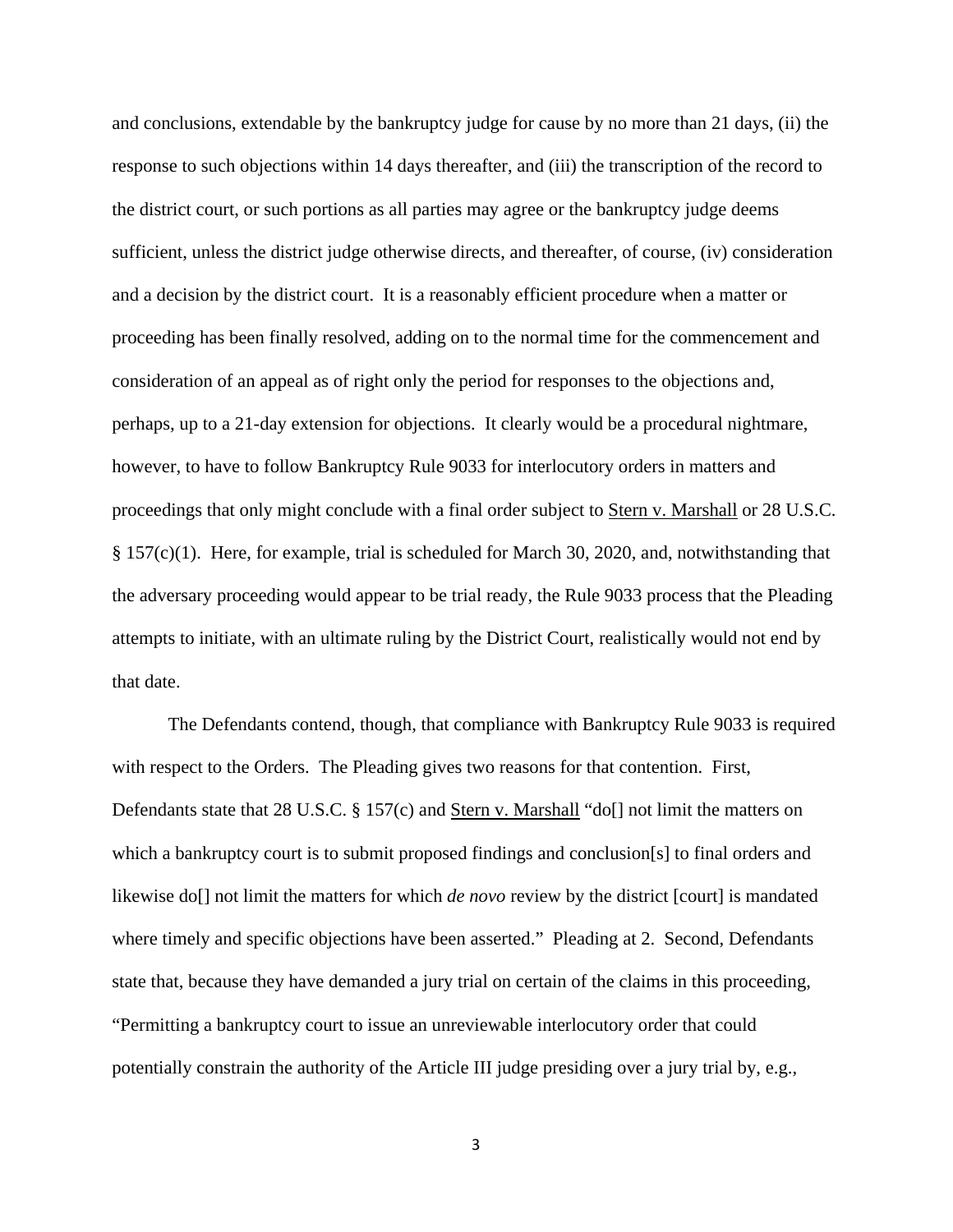operation of the 'law-of-the-case' doctrine or the reconsideration limitations imposed by S.D.N.Y. Local Civil Rule 6.3, would violate Defendants' constitutional rights under . . . the Seventh Amendment." Id. at 3.

The Defendants are wrong. They cite no cases on point and discuss none of the precedents -- including the case previously cited to them by this Court during a prior hearing - that specifically refute their two contentions. Because their Rule 9033 process is self-executing, moreover, the Defendants are trying to impose its unwarranted delay, uncertainty and cost without scheduling a hearing or triggering briefing regarding their unsupported assertions. The Court therefore takes the unusual step of issuing this Memorandum of Decision *sua sponte* to cut short the ill effects of that gambit.

By the Judiciary Act's plain terms and as interpreted by the case law and leading commentator on bankruptcy, the requirement that bankruptcy courts submit proposed findings of fact and conclusions of law in non-core matters to the district court applies only to "final orders or judgments." 28 U.S.C. § 157(c)(1); In re Pan Am Corp., 159 B.R. 396, 400 (S.D.N.Y. 1993); Lesser v. A-Z Assocs. (In re Lion Capital Group), 46 B.R. 850, 854 (Bankr. S.D.N.Y. 1985) (noting that a contrary approach "would require wholesale deferral of all interlocutory matters . . . to the district courts thereby swamping district court calendars"); 1 Collier on Bankruptcy ¶  $3.03[2]$  (16<sup>th</sup> ed. 2019); see generally In re Trinsum Group, Inc., 467 B.R. 734, 739 (Bankr. S.D.N.Y. 2012) ("Pre-Stern case law clearly established that, in such instances, bankruptcy courts may enter interlocutory orders; only entry of a final order or judgment requires the bankruptcy court to submit proposed findings of fact and conclusions of law to the district court.").

4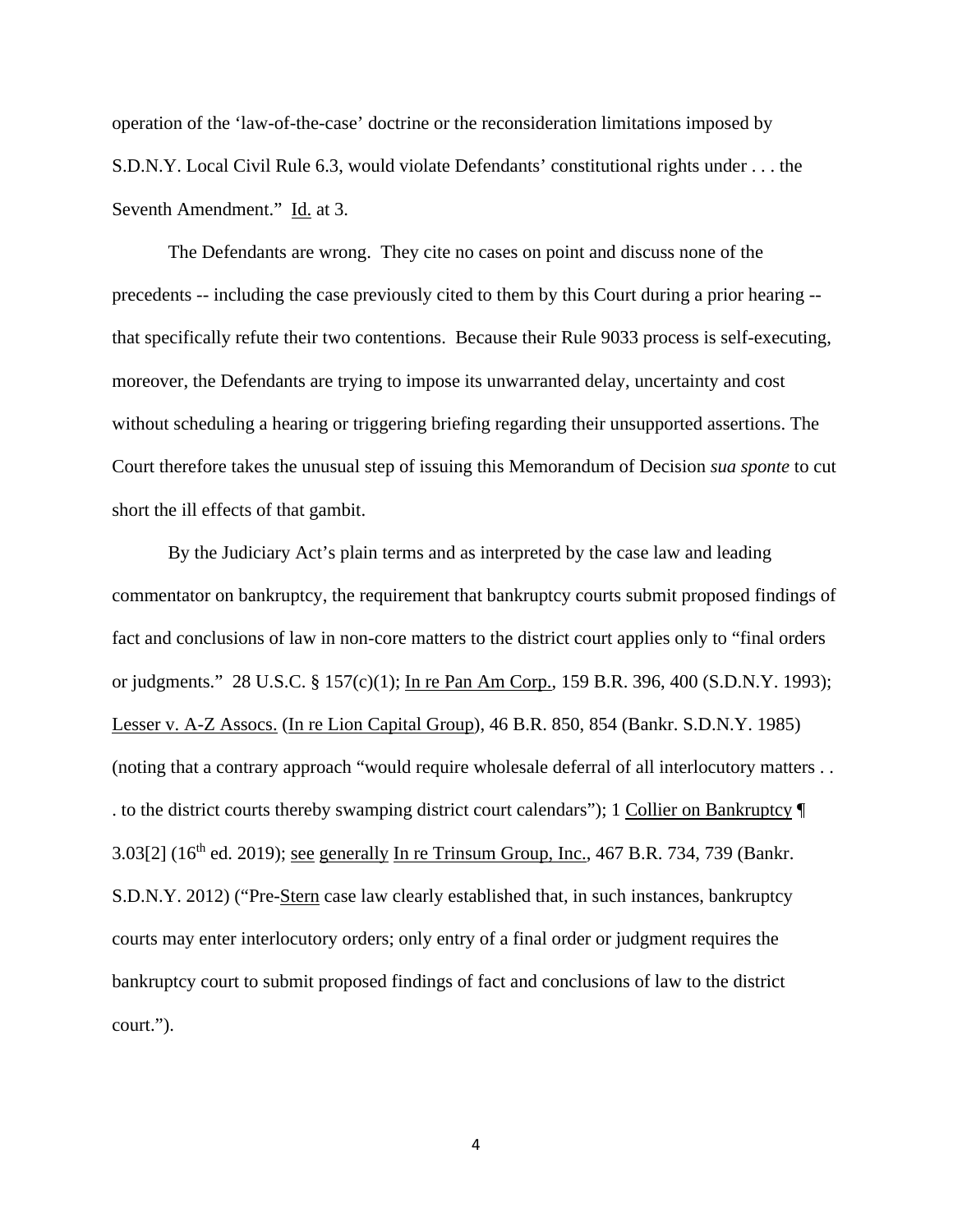A bankruptcy court loses the power to enter interlocutory orders in matters pending before it under 28 U.S.C. § 157(c)(1) only upon its voluntary submission of proposed findings of fact and conclusions of law with respect to such rulings<sup>3</sup> or the district court's withdrawal of the reference under 28 U.S.C. § 157(d). Orion Pictures Corp. v Showtime Networks (In re Orion Pictures Corp.), 4 F.3d 1095, 1101-1102 (2d Cir. 1993); Gecker v. Marathon Fin. Ins. Co., 391 B.R. 613, 616 (N.D. Ill. 2008).

The same rule applies to interlocutory orders in contested matters and adversary proceedings where the bankruptcy court is constitutionally precluded from entering final orders or judgments. By its own terms Stern v. Marshall's constitutional limitation applies only to the bankruptcy courts' power to enter "final" judgments, 564 U.S. at 501-02, and it is now very well established that bankruptcy courts consistent with Stern v. Marshall may handle all pretrial proceedings short of a final ruling -- including entry of interlocutory orders dismissing fewer than all of the claims in an adversary complaint, granting partial summary judgment, or making discovery and evidentiary rulings -- without the need to issue proposed findings of fact and conclusions of law and invocation of Fed. R. Bankr. P. 9033. See, e.g., In re Lehman Bros. Holdings, 2019 U.S. Dist. LEXIS 77887, at \*38-39 (S.D.N.Y. May 18, 2019); Am. Media, Inc. v. Anderson Mgmt. Servs. (In re Anderson News, LLC), 2015 U.S. Dist. LEXIS 109896, at \*4-5 (D. Del. August 19, 2015); Boyd v. King Par. LLC, 2011 U.S. Dist. LEXIS 130070, at \*5-6 (W.D. Mich. Nov. 10, 2011); Tomasino v. Inc. Vill. of Islandia (In re Suffolk Reg'l Off-Track Betting Corp.), 591 B.R. 127, 129 (Bankr. E.D.N.Y. 2018); Culture Project, Inc. v. Bertha

<sup>&</sup>lt;sup>3</sup> Although a bankruptcy court is permitted to accelerate review of an otherwise interlocutory order by filing, under Fed. R. Bankr. P. 7016(b)(2), proposed findings of fact and conclusions of law before the end of the contested matter or adversary proceeding, the strong federal policy against piecemeal appeals under Fed. R. Bankr. P. 7054 ordinarily counsels against it. In re Trinsum Group, Inc., 467 B.R. at 738, 742. To be clear, this Court has made no such determination here, nor have the Defendants sought one under Fed. R. Bankr. P. 7016(b)(2) or sought permission from the District Court to file an interlocutory appeal of the Orders under 28 U.S.C. § 158(a)(3).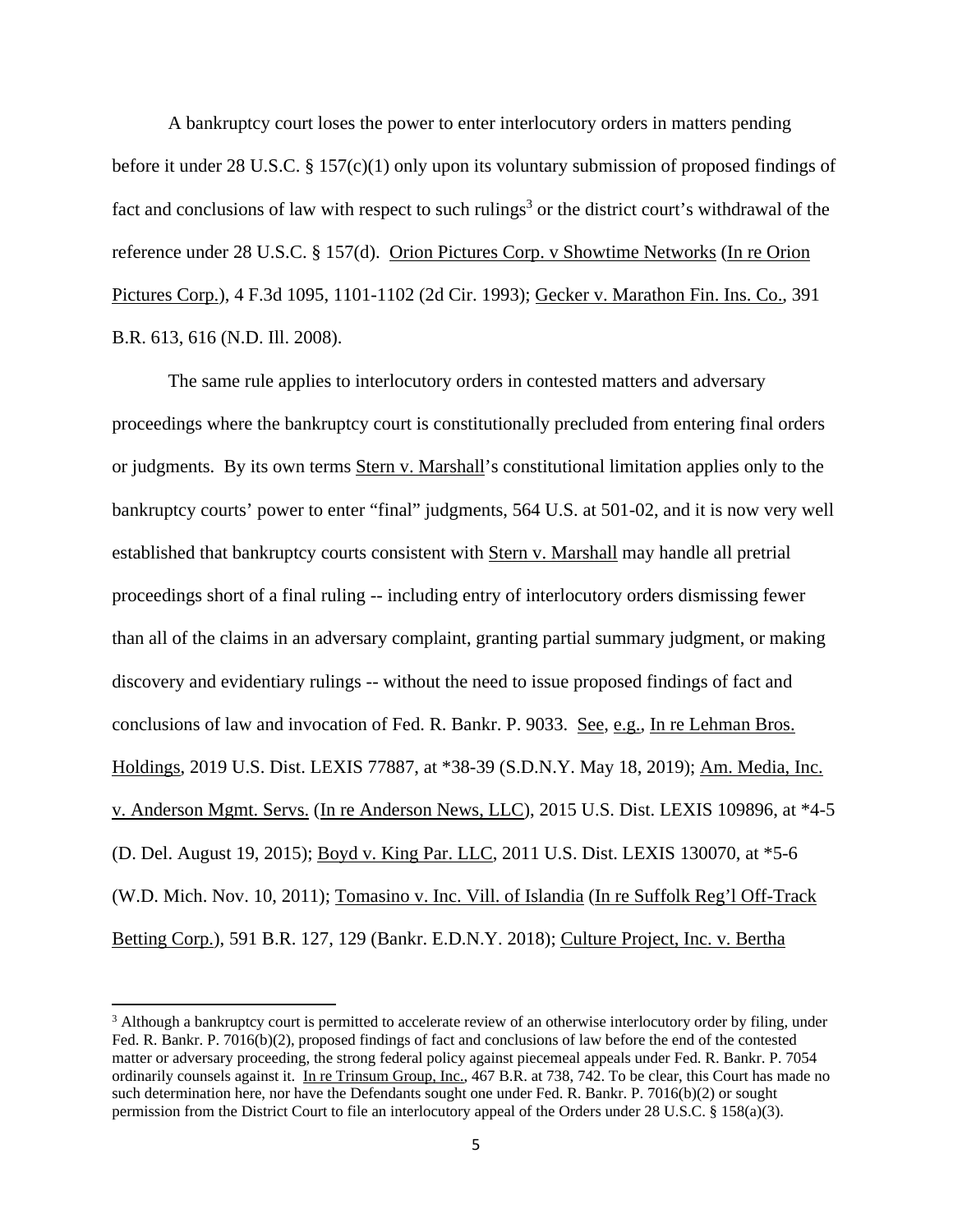Found. (In re Culture Project, Inc.), 2017 Bankr. LEXIS 1925, at \*15-16 (Bankr. S.D.N.Y. July 11, 2017); Jones v. Brand (In re Belmonte), 551 B.R. 723, 726 (Bankr. E.D.N.Y. 2016); Rapid-Am. Corp. v. Travelers Cas. & Sur. Co. (In re Rapid-Am. Corp.), 2016 Bankr. LEXIS 2224, at \*22 (Bankr. S.D.N.Y. June 7, 2016); Messer v. Bentley Manhattan Inc. (In re Madison Bentley Assocs., LLC), 2015 Bankr. LEXIS 3507, at \*52-52 n. 9 (Bankr. S.D.N.Y. Oct. 16, 2015); In re Trinsum Group, Inc., 467 B.R. at 739-40.

It is not my normal practice to use lengthy string cites. This list, which easily could be doubled with other citations, is warranted here, however, because of Defendants' remarkable omission of any of the relevant caselaw, which unfortunately is far from the first time that they have done so in this adversary proceeding. The only decision that they have cited, Southard v. Barrett (In re HHE Choices Health Plan, LLC), 2019 Bankr. LEXIS 3593 (Bankr. S.D.N.Y. Nov. 15, 2019), is distinguishable.

In that case, the District Court had made it clear that because the Bankruptcy Court could not under Stern v. Marshall issue a final decision on the merits of certain claims, nor conduct the jury trial that had been demanded, withdrawal of the reference would likely be warranted when the proceeding was "trial ready." Southard v. Barrett, (In re HHH Choices Health Plan, LLC), 2019 U.S. Dist. LEXIS 53121, at \*6-8 (S.D.N.Y. Mar. 28, 2019). It is equally clear from a review of the docket that Bankruptcy Judge Wiles reached the end of his pre-trial rulings with his opinion and that the matter was in fact trial ready.<sup>4</sup> Under such circumstances, it was appropriate for Judge Wiles to exercise his discretion to issue proposed findings of fact and conclusions of law. If there is any doubt that the decision stands only for that proposition, it is worth noting that the same judge ruled in In re Culture Project, Inc., 2017 Bankr. LEXIS 1925, consistent with all

<sup>&</sup>lt;sup>4</sup> The District Court's docket reflects that the reference was withdrawn promptly after the Rule 9033 process ended in the Bankruptcy Court.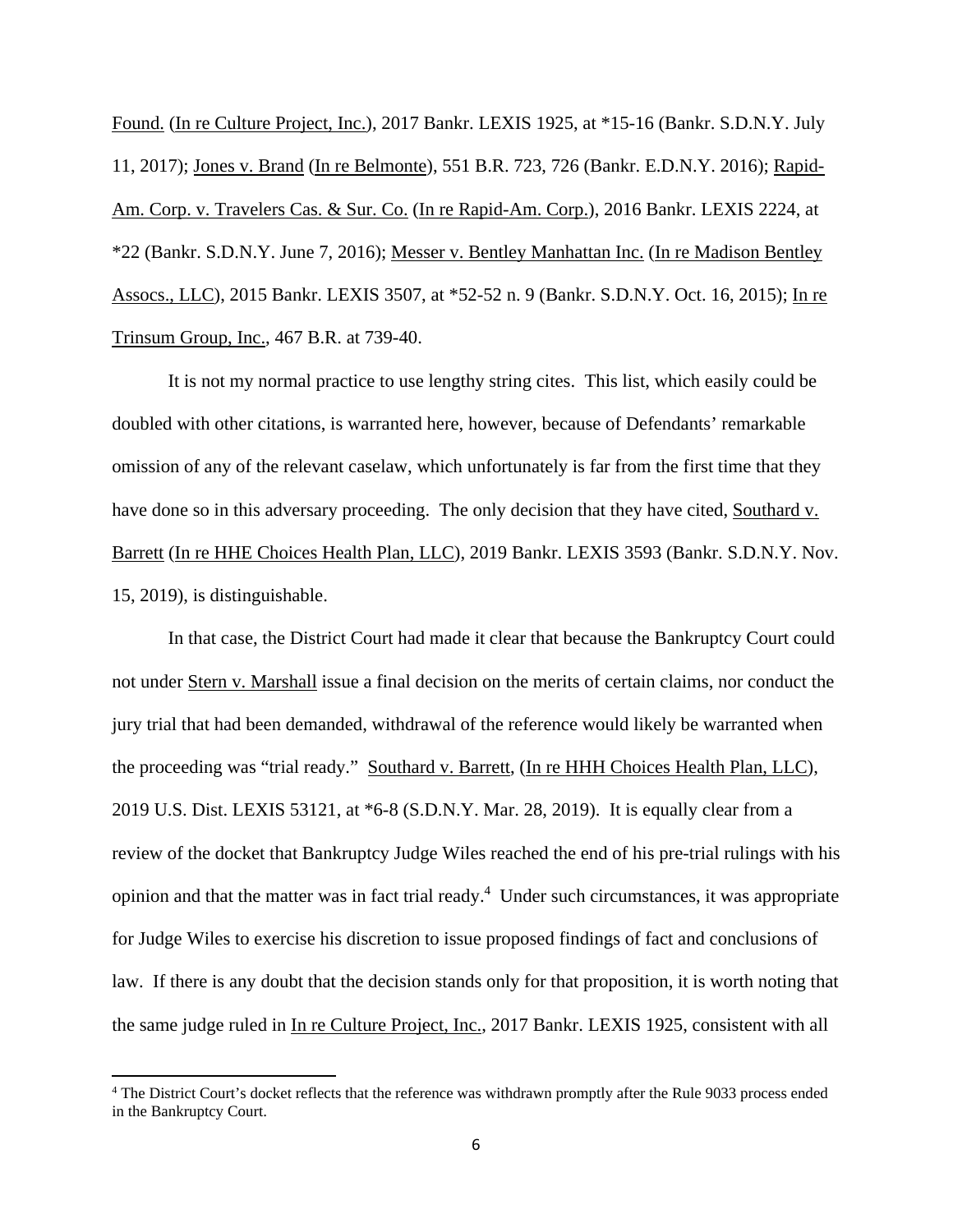of the other caselaw, that proposed findings of fact and conclusions of law are not required for interlocutory orders and must be incorporated into them as appropriate only when the bankruptcy court renders a final decision or in the judge's discretion under Fed. R. Bankr. P. 7016(b)(2):

Any final judgment in this adversary proceeding . . . will eventually require entry of proposed findings of fact and conclusions of law that will be subject to objection and to district court review. However, the pending motion to dismiss applies only to some (not all) of the asserted claims, and applies only to claims against one defendant. A ruling on the motion is therefore an interlocutory ruling and not a final judgment. This Memorandum Decision will be incorporated into the Court's findings of fact and conclusions of law if and when a final judgment is entered.

Id., at \*15-16 (citations omitted). See also In re Rapid-Am. Corp., 2016 Bankr. LEXIS 2224, at

\*22 ("Given the policy against piecemeal appeals generally, the Court will submit its proposed

findings and conclusions at the conclusion of the adversary proceeding."); In re Madison Bentley

Assocs., 2015 Bankr. LEXIS 3507:

This court's decision today is interlocutory as it addresses only liability on Count II but leaves open the question of damages, and denies outright summary judgment for both parties on Count I. The Court is mindful, however, that the damage calculation on Count II appears to be the only matter left that would be appropriate for this Court to address. The District Court is constitutionally charged with entering any final judgment in this case, which here appears to require a trial on the merits of Count I. As all discovery in this matter has been completed, the parties should consider whether it is appropriate in the near future to seek to withdraw the reference in this case to the District Court so that this matter can proceed to a final judgment.

Id., at \*52-53 n. 9; Citibank, N.A. v. Bombshell Taxi, LLC, 2017 U.S. Dist. LEXIS 112469, at

\*2 and \*12-13 (E.D.N.Y. July 19, 2017), where the district court considered the bankruptcy court's proposed findings of fact and conclusions of law with respect to a summary judgment ruling that finally resolved all issues between two of the parties in the adversary proceeding, but not the bankruptcy court's discovery rulings, which the court held should have been the subject of a request for an interlocutory appeal if review was to be sought.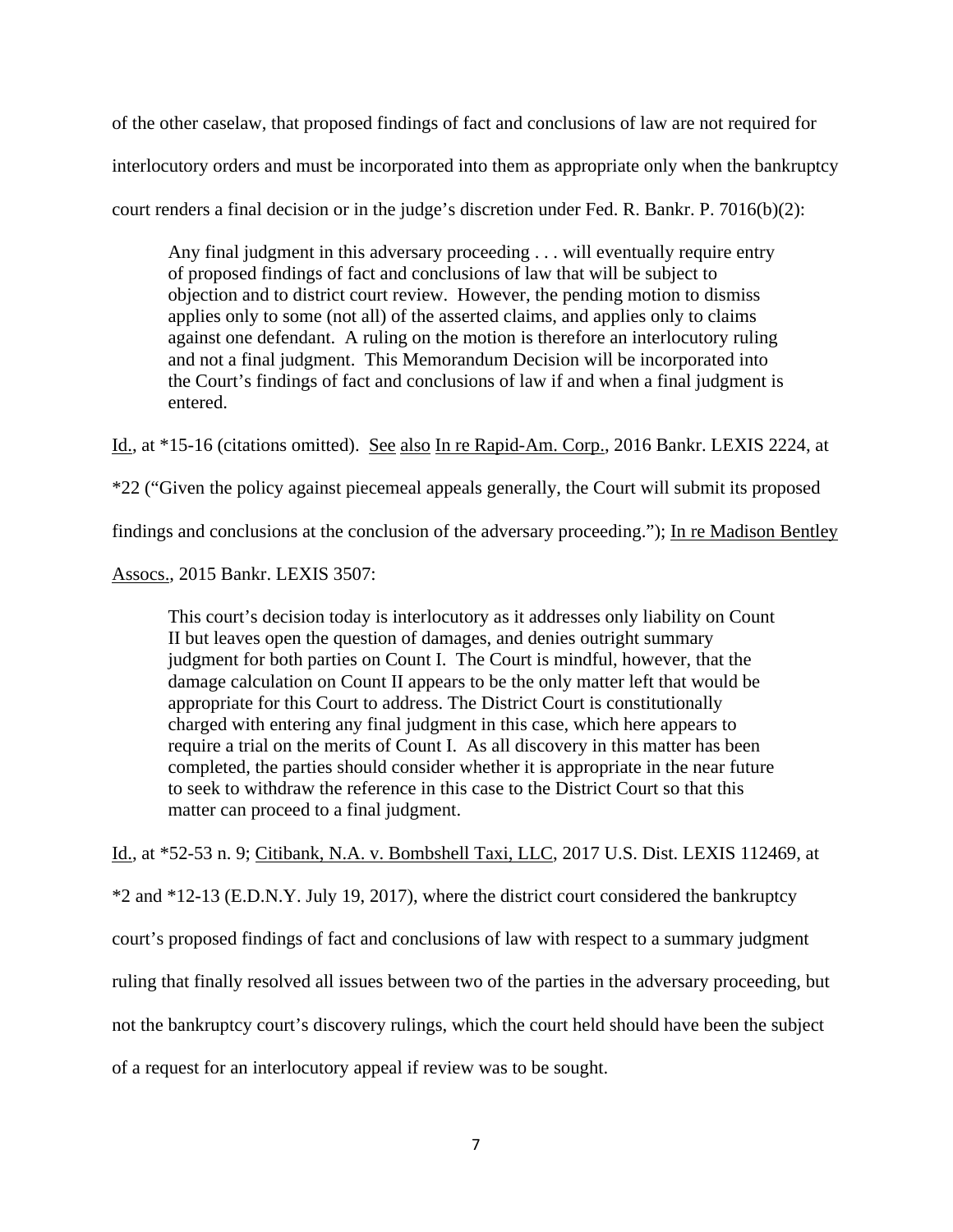The Defendants' contention that the Seventh Amendment right to a jury trial compels the issuance of findings of fact and conclusions of law for a bankruptcy court's interlocutory rulings in matters or proceedings where a jury trial might ultimately be conducted is equally incorrect. As held in First Fid. Bank, N.A., N.J. v. Hooker Invs., Inc. (In re Hooker Invs., Inc.), 937 F.2d 833, 837 (2d Cir. 1991), the possible collateral effect of an interlocutory order on a party's jury trial right would not transform the order into a final determination. Thus, the bankruptcy court may decide a party's right to a jury trial in an interlocutory ruling, let alone make rulings that might collaterally affect such a right, without the requirement to submit proposed findings of fact and conclusions of law. In re Belmonte, 551 B.R. at 726. See generally, Sigma Micro Corp. v. Healthcentral.com (In re Healthcentral.com), 504 F.3d 775, 787 (9<sup>th</sup> Cir. 2007), noting courts' universal holdings, including in In re Orion Pictures Corp., 4 F.3d at 1102-02, that "a Seventh Amendment jury trial right does not mean the bankruptcy court must instantly give up jurisdiction and that the case must be transferred to the district court. Instead, the bankruptcy court is permitted to retain jurisdiction over the action for pre-trial matters." (Citations omitted.) Among the reasons for allowing the bankruptcy court to retain jurisdiction over pre-trial matters where ultimately a party might be entitled to a jury trial, the court stated, "[A]llowing the bankruptcy court to retain jurisdiction over *pre-trial* matters, does not abridge a party's Seventh Amendment *right to a jury trial*. A bankruptcy court's pre-trial management will likely include matters of 'discovery,' 'pre-trial conferences,' and routine 'motions,' which obviously do not diminish a party's *right* to a jury trial. Moreover, even if the bankruptcy court were to rule on a dispositive motion, it would not affect a party's Seventh Amendment *right* to a jury trial, as these motions merely address whether trial is necessary at all. . . . They merely involve legal issues as to whether *any* trial is necessary." Id. at 787 (citations omitted; emphasis in the original).